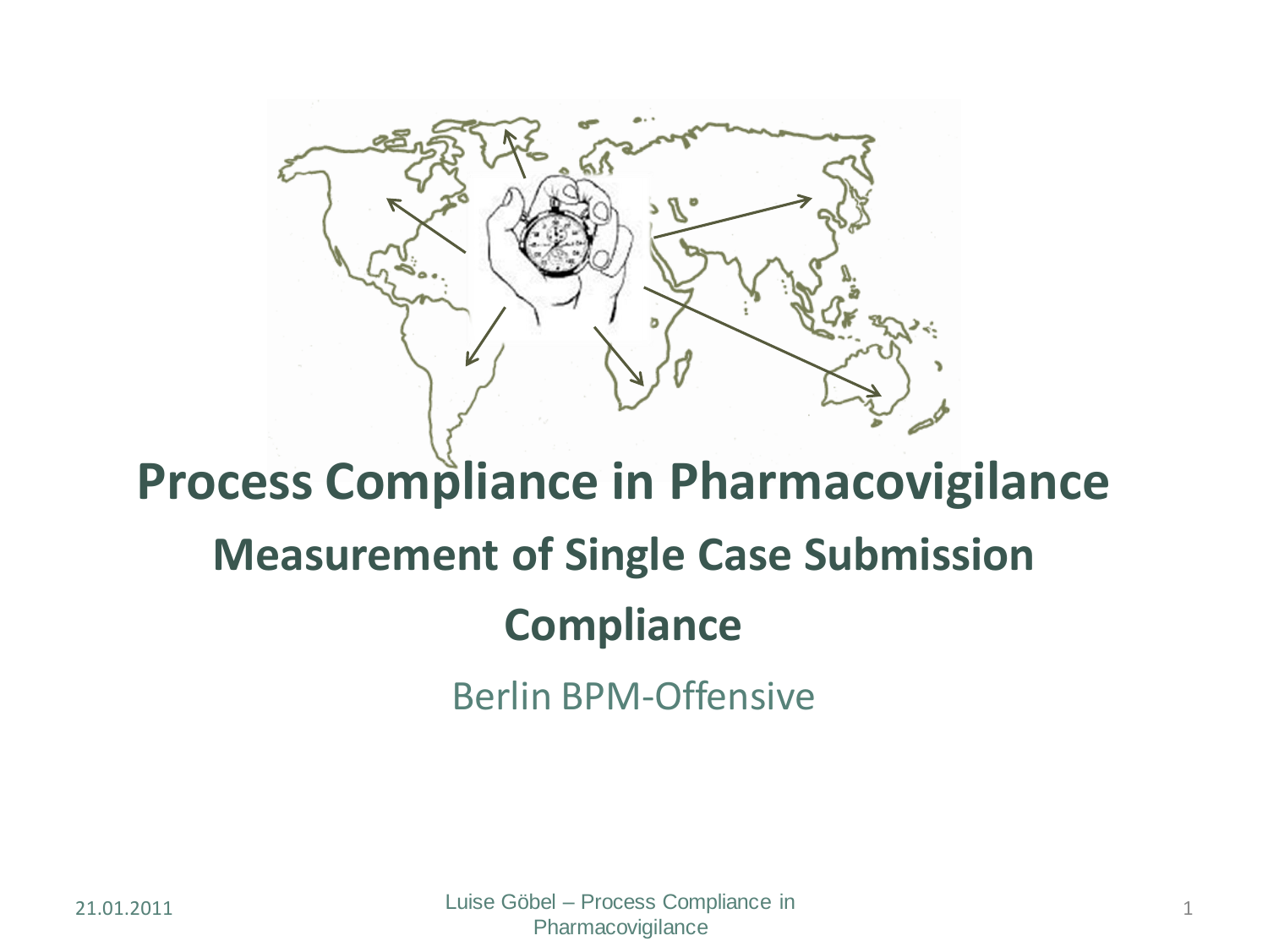## Pharmacovigilance System



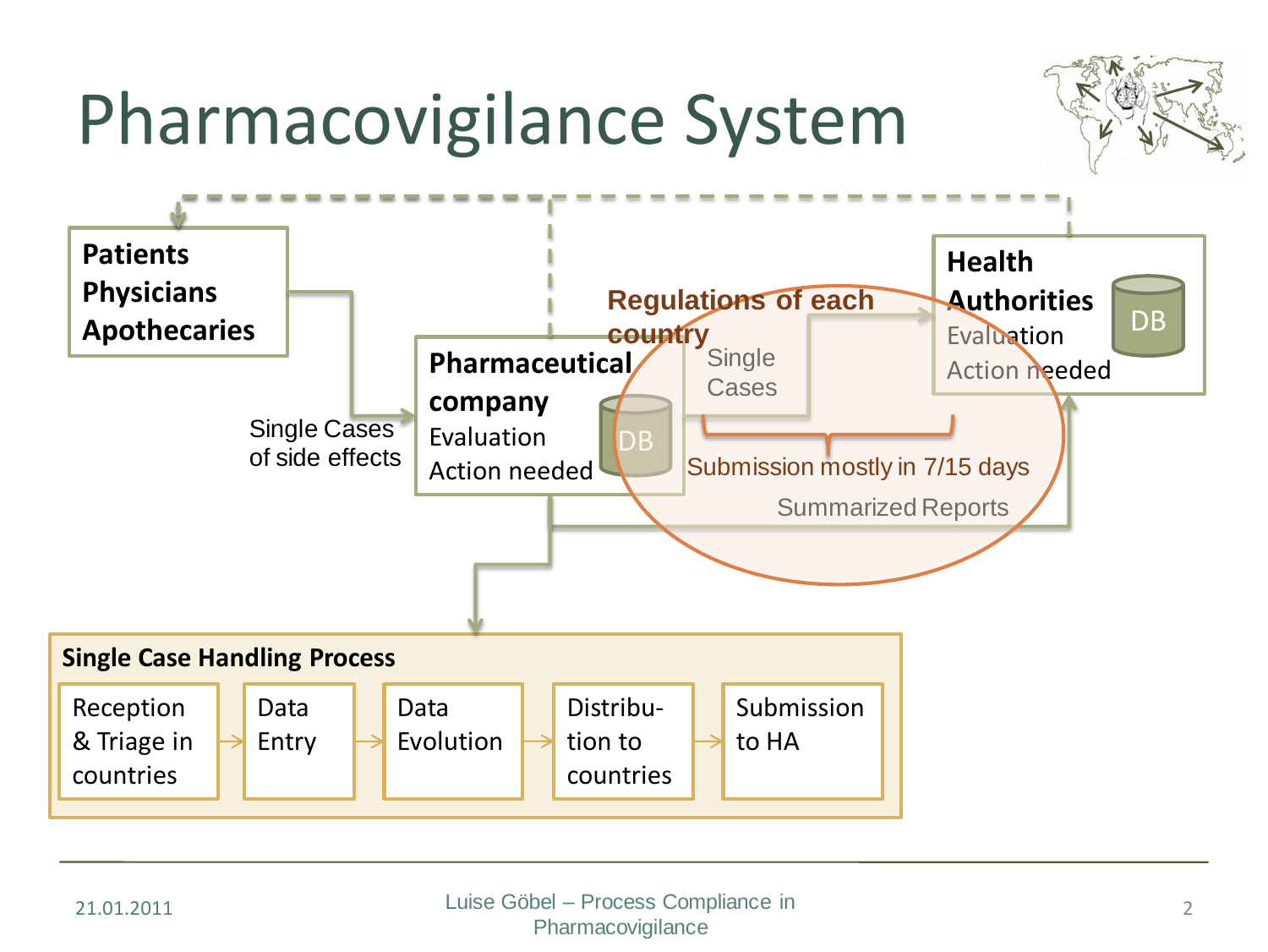## Single Case Compliance



|                                               | <b>Submission Compliance</b>                                                                                                                                                                                                       | <b>Case Handling Compliance</b>                                                                                                            |
|-----------------------------------------------|------------------------------------------------------------------------------------------------------------------------------------------------------------------------------------------------------------------------------------|--------------------------------------------------------------------------------------------------------------------------------------------|
| <b>Based on</b>                               | Country specific regulations                                                                                                                                                                                                       | Standardized documented processes                                                                                                          |
| <b>Calculation</b><br><b>Required</b><br>data | $Compliance = \frac{Date \ cases}{Submitted \ cases}$<br>Late<br>Case: $\binom{Submission date -}{First contact date}$ > 7/15 d<br>- Country specific regulations<br>- Case attributes<br>- First contact date,<br>submission date | $Compliance = \frac{Later\ processed\ cases}{Proceed\ cases}$<br>- Process Documentation<br>- Case attributes<br>- Data of process variant |
| Goal                                          | <b>Fulfilling country specific</b><br>requirements                                                                                                                                                                                 | Possibility of monitoring, early<br>intervention and improvements of<br>Case handling process                                              |